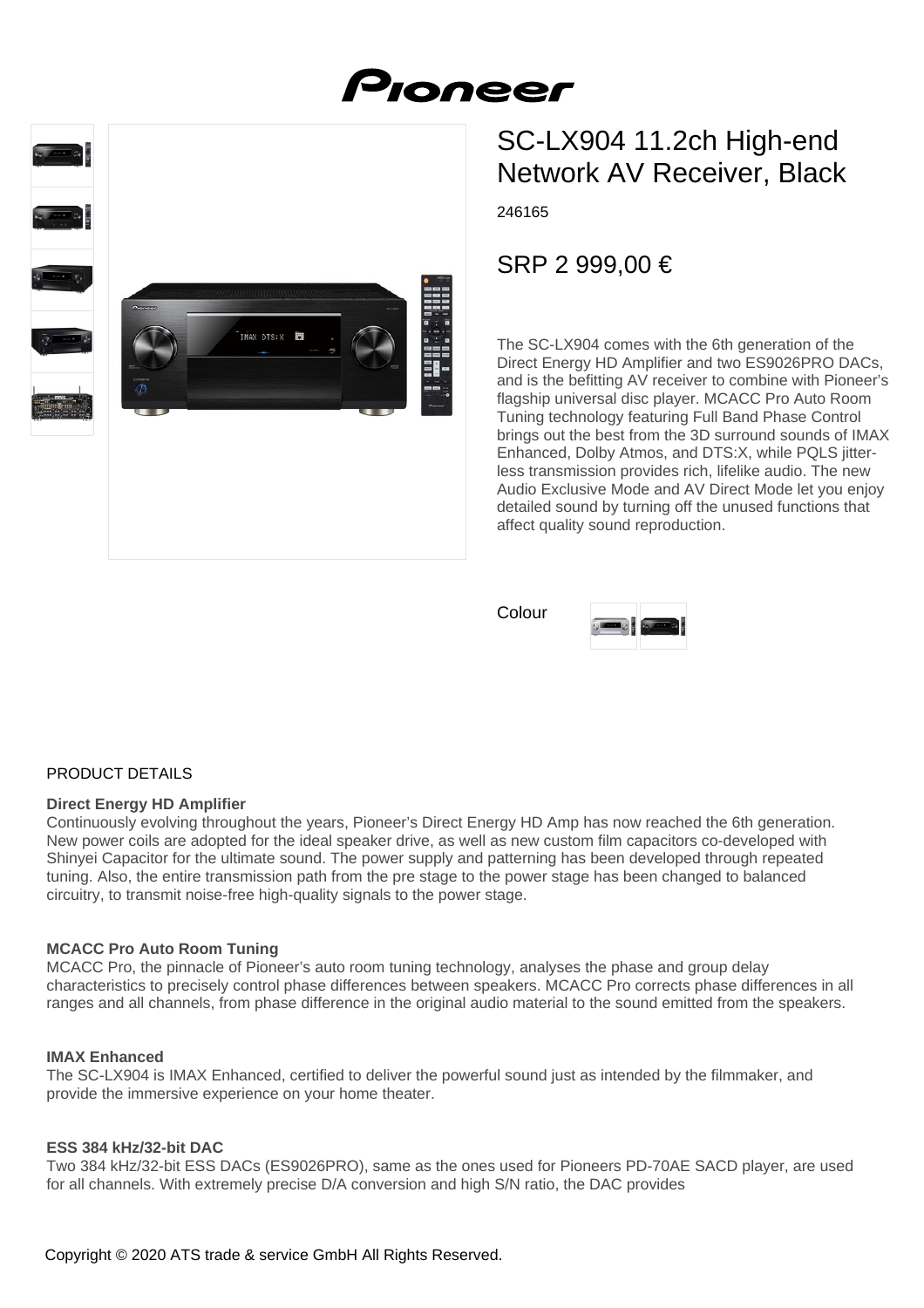powerful sound full of rich details.

#### **Dolby Atmos/Dolby Surround Upmixing**

The SC-LX904 is compatible with 7.2.4ch/7.2.2ch/5.2.4ch configuration of Dolby Atmos. You can reproduce objectoriented sound in smooth, curving movements, or the realistic three-dimensional movement overhead by the top speakers. Other audio codecs such as PCM and DSD can be upmixed using Dolby Surround for enjoying 3D surround sound.

#### **DTS:X/DTS Neural:X Upmixing**

DTS:X is the next-generation audio codec from DTS that leverages object-based audio to enable new immersive and interactive audio experiences. Since DTS:X can automatically adapt the audio to the existing channels and speaker system, no specific speaker layout is required. Experience an immersive soundscape with incredibly rich and lifelike audio. Other audio codecs such as PCM and DSD can be upmixed using DTS Neural:X for enjoying 3D surround sound.

#### **Full Band Phase Control**

The technology focuses on the group delay in the speaker network filter and adjusts the phase of each unit as well as the group delay for each speaker. The technology gives multi-range speakers the sound coherence of full-range speakers, while retaining the wide frequency range advantage.

#### **2 Subwoofer Pre-Out**

You can connect two powered subwoofers and set the volume level for each one at different levels.

#### **PQLS Jitterless Sound Transmission**

With the precision quartz controller on the AV receiver, Precision Quartz Lock System (PQLS) eliminates distortion caused by timing errors. It controls the amount of audio signals from the AV receiver to the Pioneer universal disc player connected via HDMI, giving the best possible digital-to-analogue conversion.

#### **PQFA Jitterless Sound Processing for Network/USB**

With PQFA (Precision Quartz File-based Audio), clocks are available for each stage of input, digital signal processing, and D/A conversion, and the shorter path prevents jitter from occurring. Additionally, a high-precision clock IC (OSC) is used to realise D/A conversion with significantly less jitter.

#### **Audio Exclusive Mode**

Interference from video signals is eliminated by turning off the video signal path via HDMI. You can enjoy detailed sound, full of spatial feel.

#### **AV Direct Mode**

The feature turns off the network functions to suppress digital noise within the AV receiver, and improves sound quality for analogue playback, digital input, HDMI playback etc. Mode 1 turns off the network module operation clock, while Mode 2 shuts down the network power completely for more superior sound.

#### **Works with Alexa**

Works with Alexa makes you control SC-LX904 with your voice via Alexa-enabled device such as the Amazon Echo, to play, pause, and skip titles or control the volume. You can enjoy the music via streaming service such like Amazon Music by selecting song title, artist name, release year, and genre.

#### **Next Generation Video Standard Ready**

The SC-LX904 supports pass-through for HDR10, HLG (Hybrid Log-Gamma), and Dolby Vision signals. By connecting a compatible source device, you can enjoy these latest video standards on a compatible display. What's more, all HDMI terminals support 4K (60p/4:4:4/24-bit), Wide Colour Gamut (BT.2020), and HDCP 2.3, so you will have no problem when upgrading to new devices, and can also enjoy premium content such as 4K videos with digital copy protection.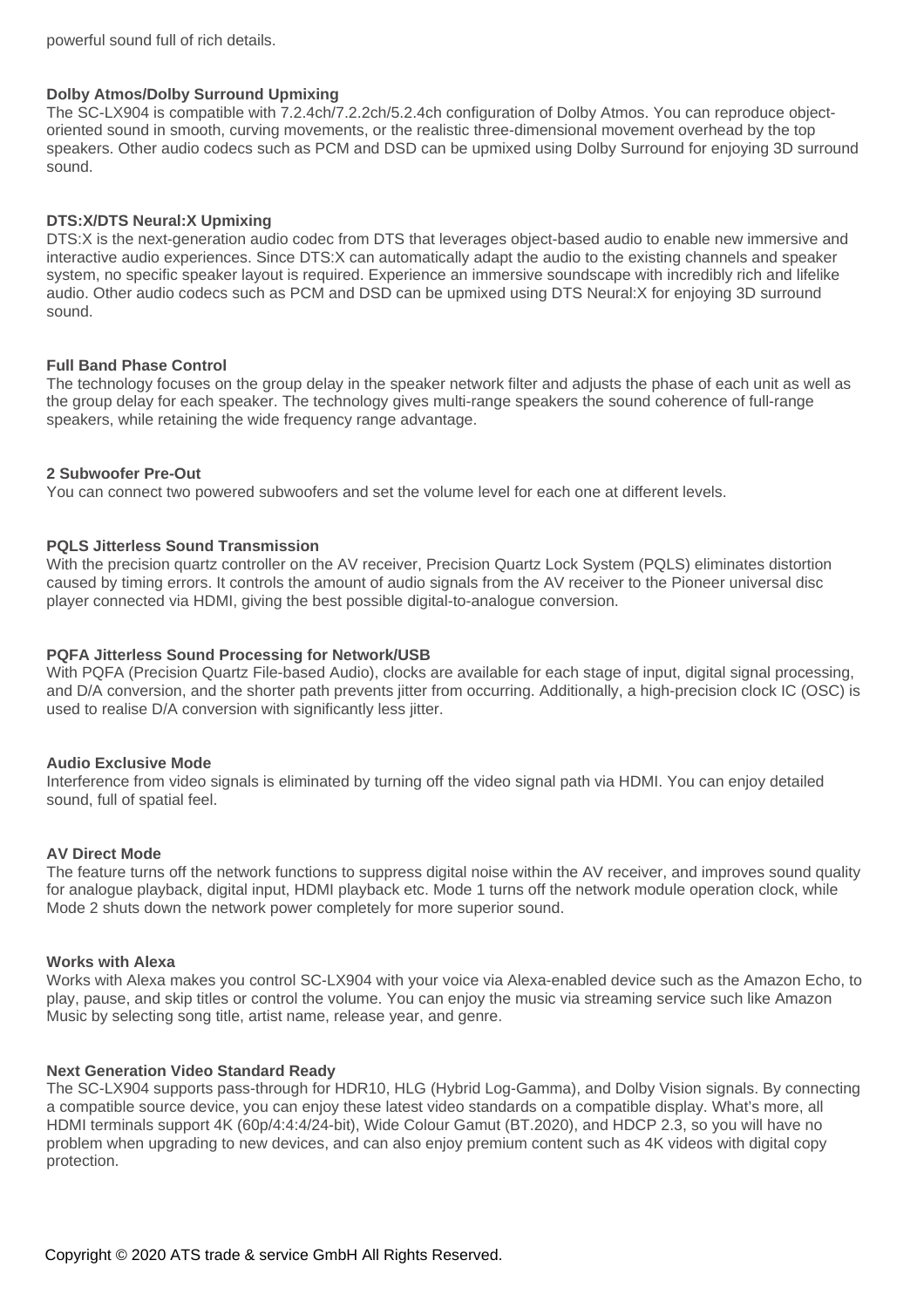## **Anti-Standing Wave Insulators**

The Anti-Standing Wave Insulator features a special form with no parallel sides inside to prevent cavity resonance. This makes the sound localisation, tone, and scale clearer, while also enhancing the response to quick sound.

### **AC Inlet Type Thick Cable**

A thick AC inlet type power cable is included to provide superior sound.

## **Specs**

| <b>Product Attributes</b>           |                                                 |
|-------------------------------------|-------------------------------------------------|
| EAN:                                | 4573211157963                                   |
| Manufacturer number:                | SC-LX904(B)MGP                                  |
| Product weight:                     | 18.3 kilograms                                  |
| <b>Radio Reception</b>              |                                                 |
| Reception type                      | FM<br><b>AM</b><br>Internet Radio               |
| Presets:                            | 40                                              |
| Radio frequency (FM)                | 87.5-108                                        |
| <b>Video Codecs &amp; Formats</b>   |                                                 |
| Max. resolution:                    | <b>4K UHD</b>                                   |
| Max. upscaling:                     | 1080p to 4K                                     |
| Codecs:                             | <b>HDR 10</b><br>HLG<br>Dolby Vision<br>BT.2020 |
| <b>Video Connections</b>            |                                                 |
| HDMI in:                            | $\overline{7}$                                  |
| Component In:                       | $\overline{2}$                                  |
| Composite In:                       | $\overline{2}$                                  |
| HDMI out:                           | 3                                               |
| <b>Audio Inputs</b>                 |                                                 |
| Coaxial:                            | $\overline{2}$                                  |
| <b>HDMI 2.0:</b>                    | 7                                               |
| Optical/Toslink:                    | 3                                               |
| Phono (MM):                         | 1                                               |
| Input level & impedance phono (MM): | 3.5 mV/47 k                                     |
| RCA:                                | 6                                               |
| Input level & impedance RCA:        | 200 mV/82 k                                     |
| Ethernet:                           | 1                                               |
| <b>USB 2.0:</b>                     | $\overline{c}$                                  |
|                                     |                                                 |

## **Amplification**

Copyright © 2020 ATS trade & service GmbH All Rights Reserved.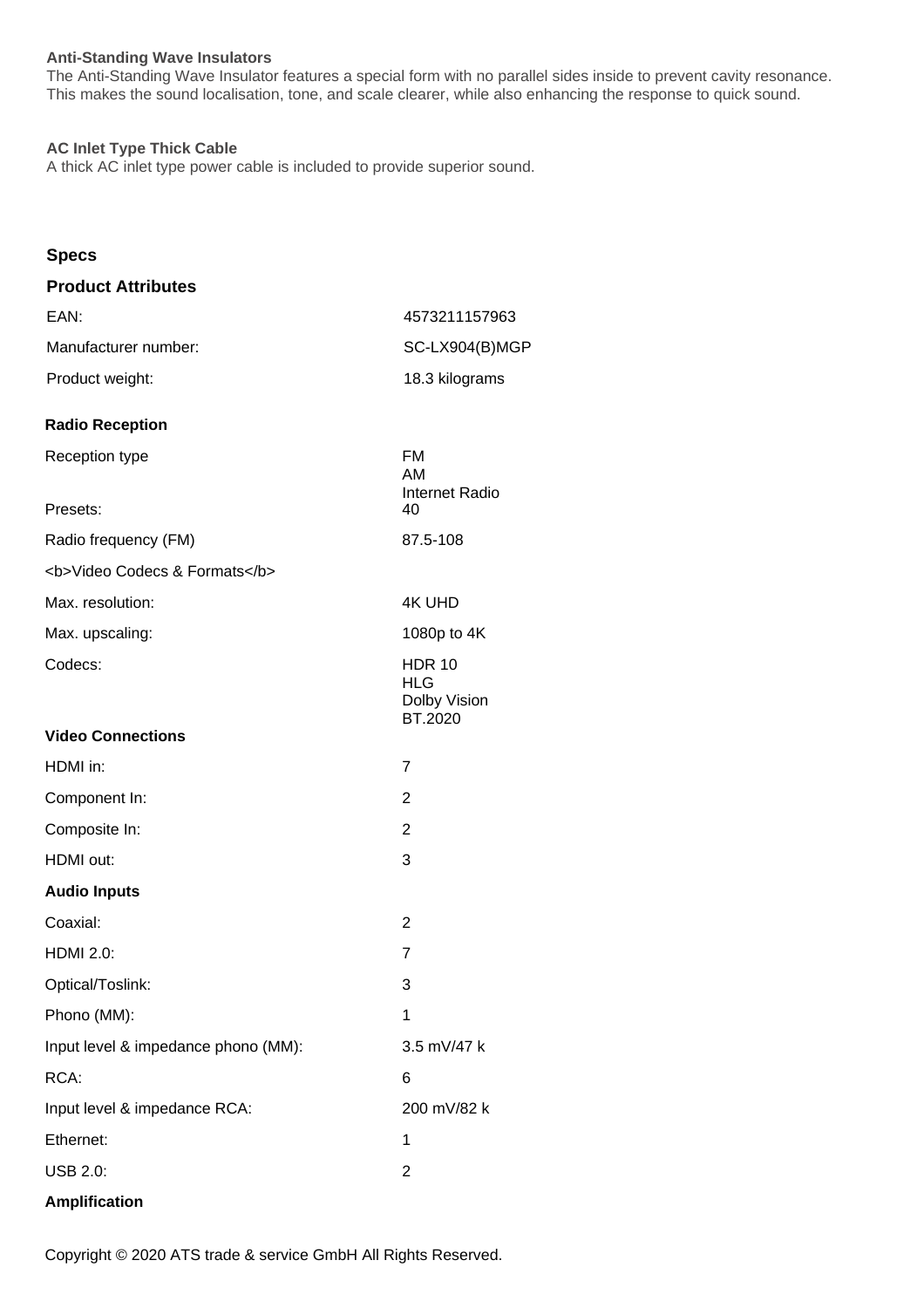| Rated output (6):                   | 215                                                                                                     |
|-------------------------------------|---------------------------------------------------------------------------------------------------------|
| THD at rated ouput (6):             | 1                                                                                                       |
| S/N ratio:                          | 108                                                                                                     |
| Speaker impedance:                  | $4 - 16$                                                                                                |
| S/N ratio phono:                    | 90                                                                                                      |
| Zones:                              | 3                                                                                                       |
| Channels:                           | 11.2<br>7.2.4                                                                                           |
| 12 volt trigger:                    | Out                                                                                                     |
| <b>Audio Outputs</b>                |                                                                                                         |
| 6.3mm jack:                         | 1                                                                                                       |
| Power & impedance 6.3mm jack:       | 57 mW + 57 mW (32, 1 kHz, 10% THD)                                                                      |
| <b>HDMI 2.0:</b>                    | $\overline{2}$                                                                                          |
| HDMI 2.0 (eArc):                    | 1                                                                                                       |
| RCA:                                | 8                                                                                                       |
| Output level & impedance RCA:       | 1 V/470 (PRE OUT)<br>200 mV/1.2k (ZONE B/ZONE 2 /ZONE 3 LINE OUT)<br>2 V/1.2k (ZONE 2 / ZONE 3 PRE OUT) |
| Subwoofer pre-out:                  | $\overline{2}$                                                                                          |
| Output level & impedance subwoofer: | 1 V/470                                                                                                 |
| <b>Audio Codecs &amp; Formats</b>   |                                                                                                         |
|                                     |                                                                                                         |
| Codecs & certifications:            | Dolby Atmos<br>Dolby Digital<br>Dolby TrueHD<br>DTS:X<br><b>DTS-HD Master Audio</b><br>Imax Enhanced    |
| Room correction:                    | <b>MCACC</b>                                                                                            |
| Supported file formats:             | MP <sub>3</sub><br><b>WMA</b><br><b>WAV</b><br><b>AIFF</b><br><b>AAC</b><br><b>FLAC</b><br><b>ALAC</b>  |
| Bluetooth codecs:                   | <b>DSD</b><br><b>AAC</b>                                                                                |
| Bluetooth version:                  | <b>SBC</b><br>4.2                                                                                       |
| <b>Energy Management</b>            |                                                                                                         |
| Power consumption:                  | $0.2 - 340$                                                                                             |
| <b>Dimensions and Weight</b>        |                                                                                                         |
| Product height:                     | 18.5                                                                                                    |
| Product width:                      | 43.5                                                                                                    |
| Product length:                     | 44                                                                                                      |
| Product weight:                     | 18.3                                                                                                    |

Copyright © 2020 ATS trade & service GmbH All Rights Reserved.